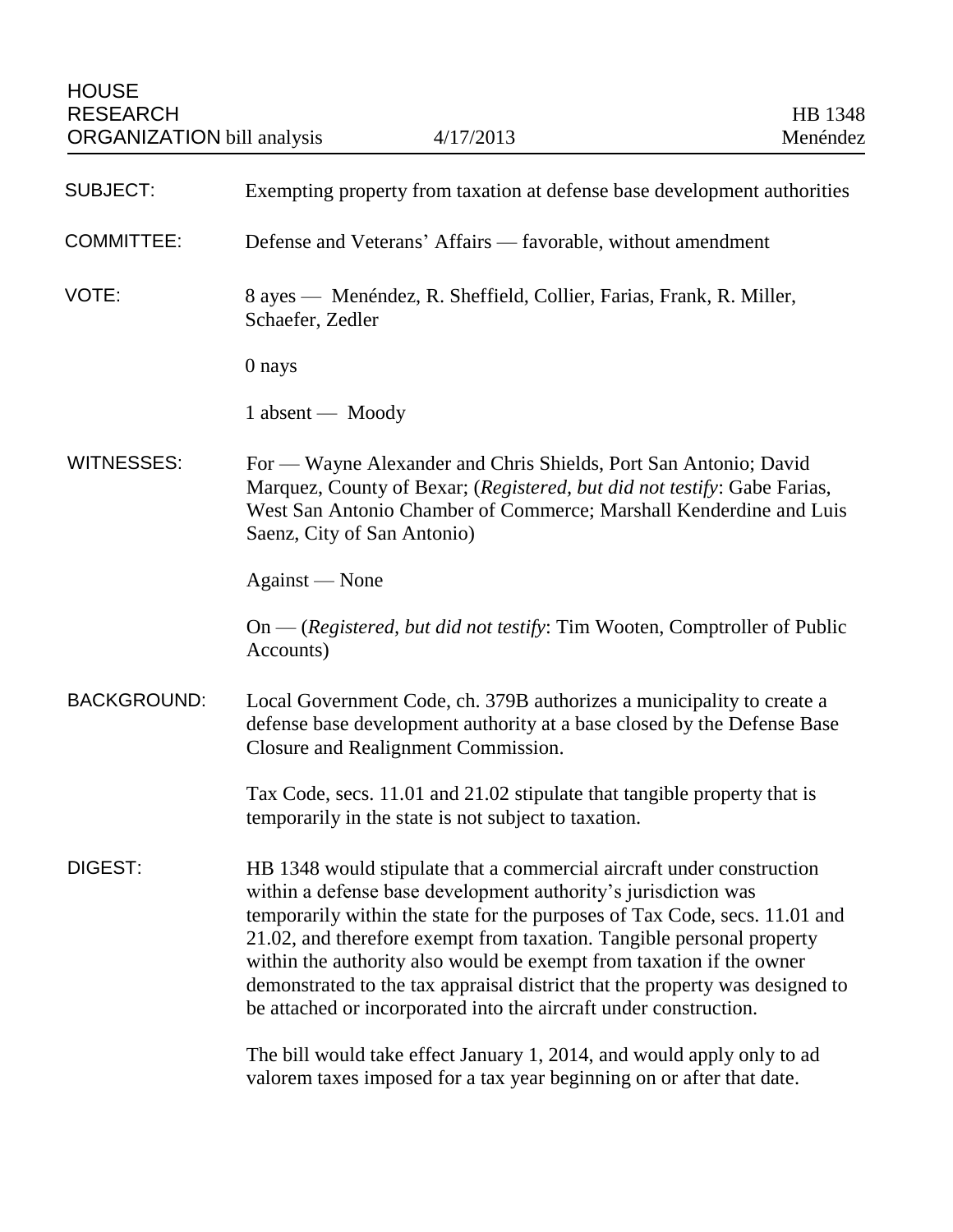## HB 1348 House Research Organization page 2

**SUPPORTERS** SAY: HB 1348 would amend the law to specify that commercial aircraft under construction at defense base development authorities would not be taxable property. Recognizing these types of aircraft as being temporarily in the state for construction would relieve companies of a potentially large tax burden and boost business, create jobs, and allow Texas to compete with other states in attracting commercial aerospace operations.

> Defense base development authorities, which have sprung up at former military installations to reinvigorate the economic viability of an area, attract commercial aircraft construction from companies such as Boeing and Lockheed Martin. This construction typically includes adding instrumentation and wiring as well as interior work before the aircraft is fit for service. The aircraft and parts are in the state only for this temporary construction period. HB 1348 would clarify that the commercial aircraft under construction was located temporarily in Texas, while providing a process for a property owner to demonstrate that the associated parts also should be exempted from taxation.

HB 1348 would help authorities attract and keep more aircraft construction companies. These companies are drawn to the infrastructure the authorities can provide, and they bring with them a highly skilled workforce, which benefits a community's tax base. At Port San Antonio, an authority located at former Kelly Air Force Base, 14 aerospace-related firms combined employ about 4,000 people and generate about \$1.5 billion for the economy. The bill would help unlock more investment at Port San Antonio and other defense base development authorities that could yield more jobs. Such long-term investment, which is key for an authority to thrive, would outweigh any projected loss in revenues that resulted from exempting commercial aircraft and their related parts from the rolls of taxable property.

A similar provision in the Tax Code already provides an exemption for watercraft construction, and HB 1348 would make that language applicable to aircraft construction as well. The bill would not harm the discretion given to the state's chief appraisers — it merely would clarify the status of commercial aircraft under construction at an authority. Appraisers still would have the final say in determining whether tangible property associated with the airplane was taxable.

**OPPONENTS** SAY: HB 1348 could result in the loss of tax revenue for the state and local governments at a time when budgets are lean. The Legislative Budget